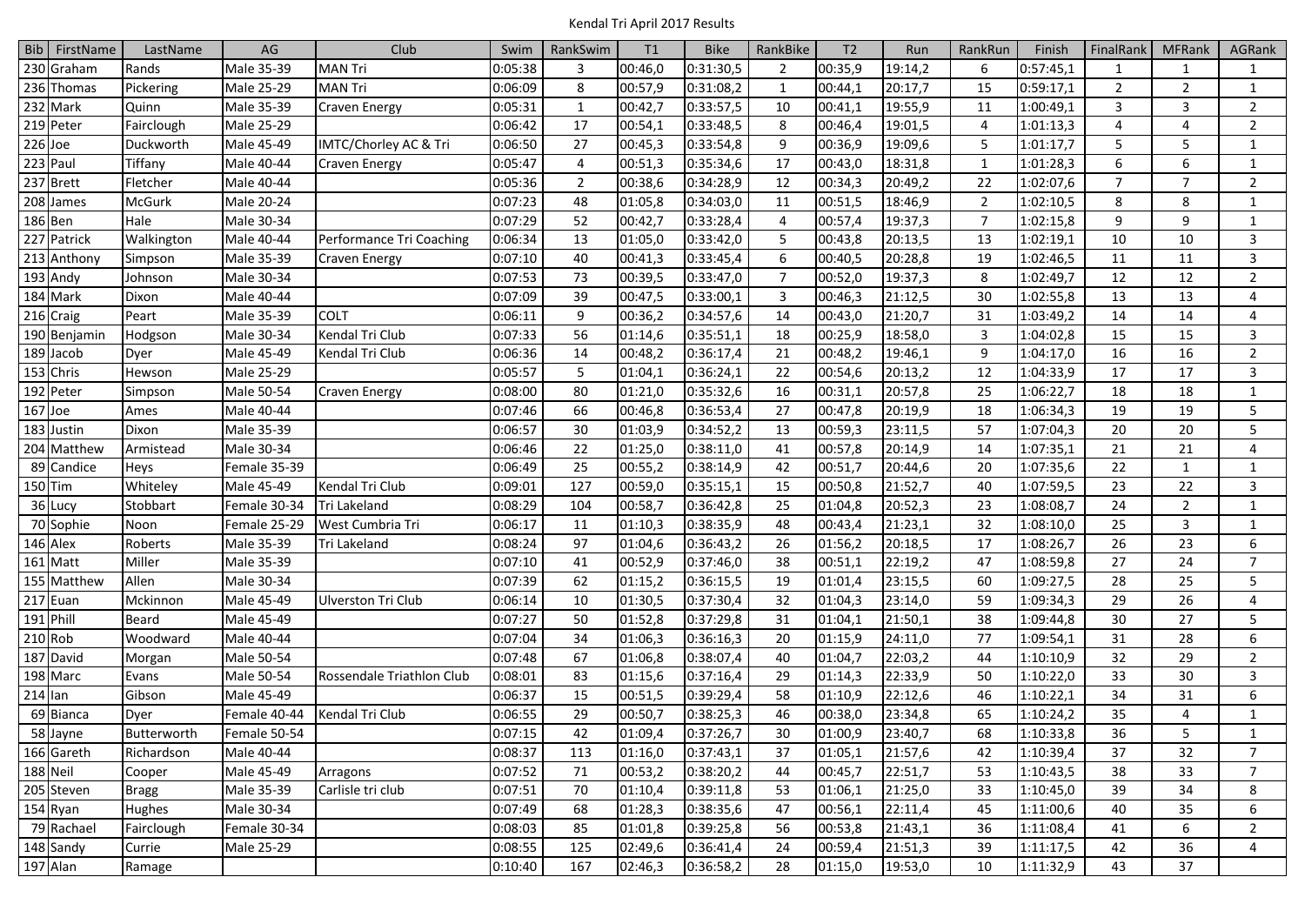|     | Bib FirstName        | LastName         | $\mathsf{AG}$     | Club                      | Swim     | RankSwim       | T <sub>1</sub> | <b>Bike</b> | RankBike | T <sub>2</sub> | Run     | RankRun | Finish    | FinalRank | <b>MFRank</b>  | AGRank         |
|-----|----------------------|------------------|-------------------|---------------------------|----------|----------------|----------------|-------------|----------|----------------|---------|---------|-----------|-----------|----------------|----------------|
|     | 181 Steven           | Vaughan          | Male 45-49        |                           | 0:07:08  | 37             | 00:52,0        | 0:38:25,1   | 45       | 01:13,9        | 24:23,0 | 81      | 1:12:03,1 | 44        | 38             | 8              |
|     | 47 Megan             | Martin           | Female 25-29      |                           | 0:07:22  | 46             | 01:37,0        | 0:40:17,4   | 66       | 01:28,9        | 21:32,9 | 35      | 1:12:19,1 | 45        | $\overline{7}$ | $\overline{2}$ |
|     | 171 Adam             | Marshall         | Male 35-39        | <b>COLT</b>               | 0:08:36  | 111            | 00:55,8        | 0:38:45,3   | 51       | 00:51,6        | 23:12,3 | 58      | 1:12:21,3 | 46        | 39             | 9              |
|     | 62 Kaisleigh         | Atkinson         | Female 30-34      |                           | 0:07:22  | 47             | 01:13,9        | 0:41:50,1   | 95       | 00:51,6        | 21:04,5 | 28      | 1:12:22,3 | 47        | 8              | $\overline{3}$ |
|     | 38 Christine         | Reeday           | Female 30-34      |                           | 0:09:17  | 136            | 01:08,8        | 0:39:21,2   | 55       | 00:57,2        | 21:44,3 | 37      | 1:12:29,1 | 48        | 9              | 4              |
|     | 199 Matthew          | Crimes           | Male 35-39        | <b>SCARAB TRIATHLON</b>   | 0:07:33  | 57             | 01:05,8        | 0:41:49,4   | 93       | 00:57,8        | 21:09,6 | 29      | 1:12:36,8 | 49        | 40             | 10             |
|     | 86 Suzanne           | Toppin           | Female 45-49      | Arragons Cumbria Tri Club | T0:07:53 | 74             | 00:45,9        | 0:40:32,9   | 71       | 00:48,6        | 22:37,9 | 51      | 1:12:39,1 | 50        | 10             | $\mathbf{1}$   |
|     | 67 Sarah             | Atkinson         | Female 30-34      |                           | 0:06:40  | 16             | 01:01,3        | 0:41:13,1   | 80       | 01:05,5        | 22:44,8 | 52      | 1:12:45,9 | 51        | 11             | 5              |
|     | 177 Paul             | <b>Brewer</b>    | Male 35-39        |                           | 0:07:44  | 63             | 01:25,9        | 0:39:45,1   | 61       | 01:33,6        | 22:27,0 | 49      | 1:12:56,3 | 52        | 41             | 11             |
|     | 178 Chris            | Wright           | Male 40-44        |                           | 0:07:45  | 65             | 00:49,5        | 0:39:28,4   | 57       | 00:52,2        | 24:08,2 | 75      | 1:13:03,6 | 53        | 42             | 8              |
|     | 55 Amanda            | Singleton        | Female 45-49      | Arragons Cumbria Tri Club | 0:08:10  | 88             | 00:55,0        | 0:38:59,3   | 52       | 00:56,6        | 24:17,7 | 78      | 1:13:19,0 | 54        | 12             | $\overline{2}$ |
|     | 173 Steve            | Watkins          | Male 45-49        | Craven Energy             | 0:09:16  | 135            | 01:02,9        | 0:41:07,8   | 77       | 01:02,7        | 20:49,2 | 21      | 1:13:19,2 | 55        | 43             | 9              |
|     | 201 Darren           | <b>Botterill</b> | Male 35-39        | <b>Ulverston Tri Club</b> | 0:07:20  | 44             | 01:39,0        | 0:37:42,8   | 36       | 01:19,6        | 25:30,9 | 99      | 1:13:33,3 | 56        | 44             | 12             |
|     | 111 Michael          | Hilton           | Male 40-44        | Rossendale tri            | 0:09:30  | 142            | 01:38,2        | 0:40:29,7   | 68       | 00:52,1        | 21:03,5 | 27      | 1:13:33,8 | 57        | 45             | 9              |
|     | 185 Michael          | Boothman         | Male 25-29        |                           | 0:06:42  | 18             | 01:09,2        | 0:39:13,4   | 54       | 01:11,0        | 25:26,1 | 96      | 1:13:42,4 | 58        | 46             | 5              |
|     | 174 Carl             | Wilkowski        | Male 40-44        | <b>UTC</b>                | 0:09:18  | 138            | 01:14,9        | 0:38:16,6   | 43       | 01:08,4        | 23:46,1 | 72      | 1:13:45,0 | 59        | 47             | 10             |
|     | 202 Mark             | <b>Bales</b>     | Male 45-49        | <b>COLTS</b>              | 0:07:18  | 43             | 01:30,8        | 0:38:43,2   | 49       | 01:10,5        | 25:01,8 | 86      | 1:13:45,1 | 60        | 48             | 10             |
|     | 163 Stuart           | O'Connor         | Male 50-54        |                           | 0:07:08  | 38             | 01:08,9        | 0:41:23,8   | 86       | 01:02,2        | 23:16,4 | 61      | 1:13:59,8 | 61        | 49             | 4              |
|     | 144 Rob              | Blyth            | Male 50-54        | <b>Helm Hill Runners</b>  | 0:09:17  | 137            | 01:09,2        | 0:38:45,0   | 50       | 01:07,4        | 23:41,2 | 69      | 1:14:00,5 | 62        | 50             | 5              |
|     | 176 Joseph           | Causer           | Male 25-29        |                           | 0:08:02  | 84             | 01:23,2        | 0:40:14,3   | 65       | 00:49,9        | 23:33,1 | 63      | 1:14:03,4 | 63        | 51             | 6              |
|     | 151 Mark             | Ellison          | Male 40-44        | Colt                      | 0:08:52  | 123            | 01:19,1        | 0:37:34,0   | 35       | 01:17,2        | 25:09,1 | 88      | 1:14:12,1 | 64        | 52             | 11             |
|     | 93 James             | Boustead         | Male 20-24        |                           | 0:07:57  | 78             | 02:05,3        | 0:43:00,8   | 112      | 00:30,9        | 20:54,8 | 24      | 1:14:29,2 | 65        | 53             | $\overline{2}$ |
|     | 164 Ben              | Harper           | Male 35-39        | Carlisle Tri Club         | 0:07:52  | 72             | 01:11,4        | 0:41:49,5   | 94       | 00:42,6        | 23:03,1 | 55      | 1:14:39,1 | 66        | 54             | 13             |
|     | 229 Edward           | Crisp            | Male 45-49        |                           | 0:05:58  | 6              | 01:09,4        | 0:40:03,3   | 63       | 00:58,7        | 26:49,1 | 118     | 1:14:59,7 | 67        | 55             | 11             |
|     | 106 David            | Nichols          | Male 35-39        | Dallam Running Club       | 0:10:36  | 165            | 01:46,6        | 0:37:57,4   | 39       | 01:13,3        | 23:37,7 | 66      | 1:15:12,0 | 68        | 56             | 14             |
|     | 125 Ken              | Earnshaw         | Male 55-59        | COLT                      | 0:09:36  | 146            | 00:50,0        | 0:39:43,1   | 60       | 00:41,9        | 24:21,0 | 80      | 1:15:12,5 | 69        | 57             | 1              |
|     | 65 Jane              | Senior           | Female 55-59      | kendal Tri Club           | 0:07:35  | 58             | 01:33,9        | 0:39:34,0   | 59       | 01:15,5        | 25:24,0 | 94      | 1:15:22,8 | 70        | 13             | 1              |
|     | 71 Josie             | Blyth            | Female 15-19      | <b>Helm Hill Runners</b>  | 0:06:08  | $\overline{7}$ | 01:11,4        | 0:41:05,5   | 76       | 01:22,5        | 25:47,4 | 102     | 1:15:35,9 | 71        | 14             | 1              |
|     | $128$ Guy            | Whittaker        | Male 20-24        |                           | 0:09:22  | 139            | 01:05,0        | 0:42:31,2   | 105      | 00:47,7        | 21:53,3 | 41      | 1:15:39,4 | 72        | 58             | $\overline{3}$ |
|     | 200 Scott            | Nichol           |                   |                           | 0:07:35  | 59             | 00:54,5        | 0:41:15.9   | 82       | 01:02,1        | 25:12,7 | 90      | 1:16:00,4 | 73        | 59             |                |
|     | 119 Paul             | McConnell        | Male 30-34        |                           | 0:07:25  | 49             | 01:51,7        | 0:42:09,7   | 100      | 01:39,3        | 22:56,0 | 54      | 1:16:02,6 | 74        | 60             | $\overline{7}$ |
|     | 180 Adam             | Mitchell         | Male 25-29        |                           | 0:07:49  | 69             | 01:47,8        | 0:45:17,9   | 138      | 00:49,9        | 20:18,2 | 16      | 1:16:03,5 | 75        | 61             | $\overline{7}$ |
| 172 | David                | Connor           | Male 45-49        | Carlisle tri club         | 0:08:50  | 122            | 01:23,2        | 0:41:33,1   | 88       | 00:59,6        | 23:29,6 | 62      | 1:16:16,5 | 76        | 62             | 12             |
| 131 | lan                  | Turnbull         | Male 35-39        |                           | 0:08:13  | 90             | 01:50,1        | 0:40:05,5   | 64       | 01:03,7        | 25:04,8 | 87      | 1:16:18,1 | 77        | 63             | 15             |
|     | 90 Lisa              | Askins           | Female 30-34      |                           | 0:07:27  | 51             | 01:18,0        | 0:41:18,6   | 83       | 00:53,7        | 25:26,3 | 97      | 1:16:24,5 | 78        | 15             | 6              |
|     | 159 Kevin            | Gunn             | Male 35-39        |                           | 0:08:00  | 81             | 01:35,7        | 0:40:20,6   | 67       | 01:22,0        | 25:11,3 | 89      | 1:16:30,2 | 79        | 64             | 16             |
|     | $\overline{57}$ Lucy | May              | Female 25-29 COLT |                           | 0:06:45  | 21             | 01:23,6        | 0:42:37,5   | 107      | 01:09,9        | 24:47,1 | 85      | 1:16:44,1 | 80        | 16             | 3              |
|     | 138 Paul             | Gillard          | Male 30-34        |                           | 0:08:26  | 99             | 02:08,1        | 0:41:14,7   | 81       | 01:23,3        | 23:40,3 | 67      | 1:16:52,9 | 81        | 65             | 8              |
|     | 33 Victoria          | Crowley          | Female 25-29      |                           | 0:07:20  | 45             | 01:29,8        | 0:43:39,4   | 118      | 00:59,5        | 23:46,2 | 73      | 1:17:15,6 | 82        | 17             | 4              |
|     | 98 Shaun             | Lomas            | Male 25-29        |                           | 0:11:38  | 179            | 01:16,0        | 0:41:45,7   | 89       | 01:45,8        | 20:58,1 | 26      | 1:17:24,1 | 83        | 66             | 8              |
|     | 102 Andy             | Hale             | Male 40-44        |                           | 0:10:57  | 172            | 01:29,8        | 0:39:59,4   | 62       | 01:17,3        | 23:42,6 | 70      | 1:17:27,1 | 84        | 67             | 12             |
|     | 179 Ian              | Murphy           | Male 55-59        |                           | 0:08:44  | 118            | 01:10,9        | 0:37:32,9   | 33       | 01:31,6        | 28:41,5 | 135     | 1:17:42,1 | 85        | 68             | $\overline{2}$ |
|     | 87 Kim               | Oneill           | Female 50-54      |                           | 0:08:21  | 95             | 01:01,1        | 0:40:45,9   | 74       | 01:06,4        | 26:54,5 | 122     | 1:18:09,8 | 86        | 18             | $\overline{2}$ |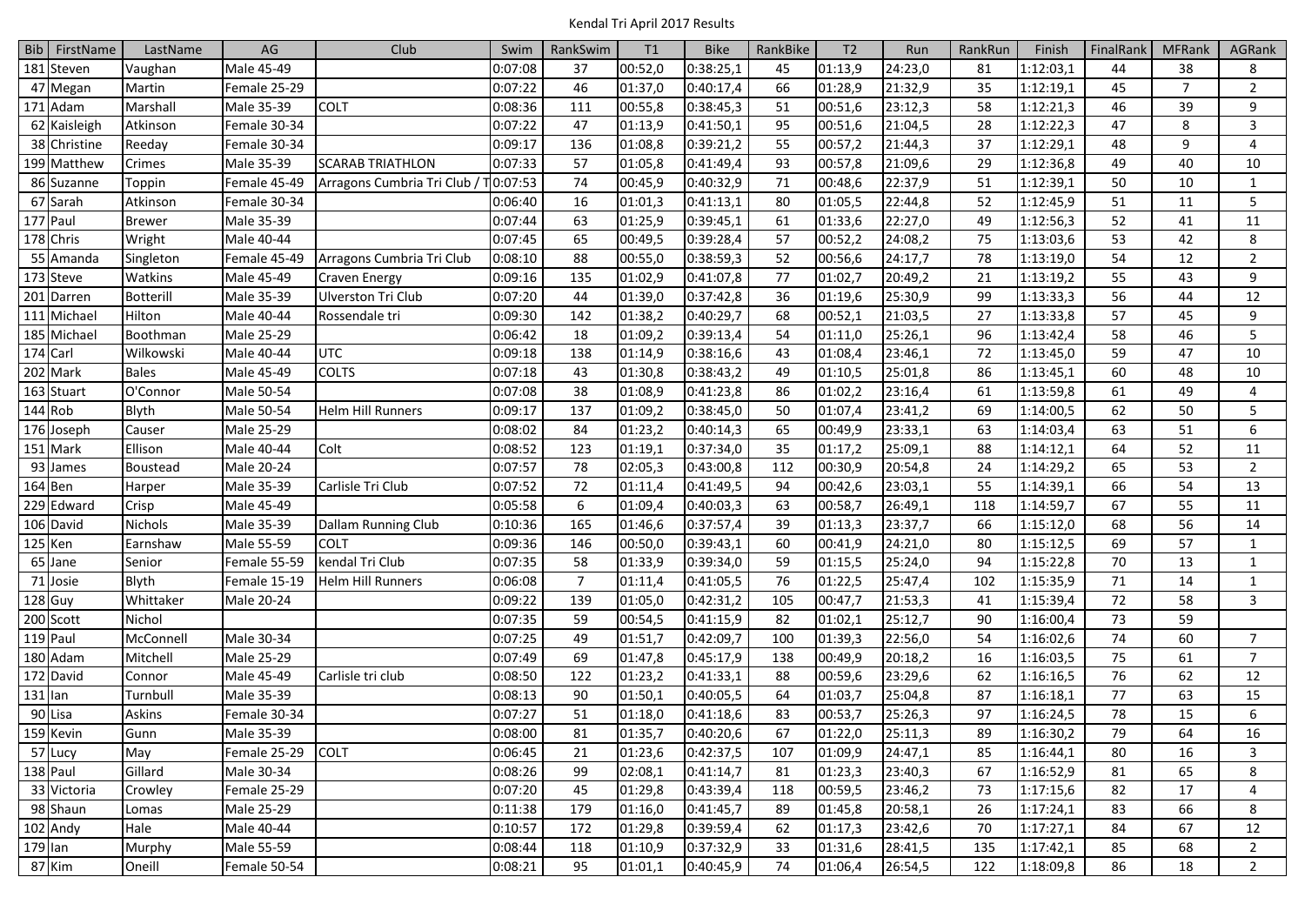|         | Bib FirstName | LastName      | AG           | Club                                    | Swim    | RankSwim | T1      | <b>Bike</b> | RankBike | T <sub>2</sub> | Run     | RankRun | Finish    | FinalRank | <b>MFRank</b> | AGRank         |
|---------|---------------|---------------|--------------|-----------------------------------------|---------|----------|---------|-------------|----------|----------------|---------|---------|-----------|-----------|---------------|----------------|
|         | 196 Angus     | Grant         | Male 35-39   | Carlisle Tri Club                       | 0:08:12 | 89       | 01:37,2 | 0:40:38,5   | 72       | 00:58,0        | 26:46,3 | 116     | 1:18:12,4 | 87        | 69            | 17             |
|         | 132 Adam      | <b>Baird</b>  | Male 40-44   |                                         | 0:09:06 | 129      | 02:11,0 | 0:44:12,4   | 127      | 01:21,5        | 21:25,2 | 34      | 1:18:17,2 | 88        | 70            | 13             |
|         | 63 Chloe      | Naylor        | Female 30-34 | <b>Eden Runners</b>                     | 0:06:44 | 20       | 01:48,7 | 0:46:35,3   | 152      | 00:44,1        | 22:25,7 | 48      | 1:18:18,2 | 89        | 19            | $\overline{7}$ |
|         | 43 Jessica    | Dixon         | Female 20-24 |                                         | 0:07:37 | 61       | 01:39,8 | 0:44:45,5   | 135      | 01:07,5        | 23:11,4 | 56      | 1:18:21,9 | 90        | 20            | $\mathbf{1}$   |
|         | 127 Brian     | Atkinson      | Male 50-54   |                                         | 0:08:14 | 91       | 01:29,2 | 0:43:32,9   | 116      | 00:56,3        | 24:10,7 | 76      | 1:18:24,2 | 91        | 71            | 6              |
|         | 37 Kath       | Atherton      | Female 40-44 |                                         | 0:08:43 | 116      | 01:57,9 | 0:42:55,5   | 110      | 01:04,7        | 23:44,9 | 71      | 1:18:27,1 | 92        | 21            | $\overline{2}$ |
|         | 137 Andrew    | Fox           | Male 35-39   |                                         | 0:08:31 | 105      | 01:48,7 | 0:42:47,3   | 109      | 01:48,3        | 23:33,7 | 64      | 1:18:29,4 | 93        | 72            | 18             |
|         | 165 David     | <b>Stitt</b>  | Male 30-34   | Kirkcudbright running club              | 0:07:02 | 33       | 01:22,6 | 0:42:23,8   | 103      | 00:59,1        | 26:51,9 | 119     | 1:18:40,5 | 94        | 73            | 9              |
|         | 61 Nicola     | Wallbank      | Female 30-34 |                                         | 0:08:39 | 114      | 01:27,9 | 0:41:20,3   | 84       | 01:30,2        | 25:48,2 | 104     | 1:18:45,9 | 95        | 22            | 8              |
|         | 152 John      | Hardiman      | Male 30-34   |                                         | 0:08:34 | 109      | 00:55,7 | 0:41:21,9   | 85       | 01:01,7        | 26:54,0 | 121     | 1:18:48,4 | 96        | 74            | 10             |
| 211     | Andrew        | Mitchell      | Male 20-24   |                                         | 0:07:07 | 36       | 01:47,0 | 0:43:52,1   | 122      | 00:43,3        | 25:19,9 | 92      | 1:18:49,9 | 97        | 75            | 4              |
|         | 175 Sebastian | <b>Buszko</b> | Male 40-44   | Carlisle Tri Club                       | 0:08:28 | 102      | 02:14,4 | 0:41:57,1   | 98       | 01:06,8        | 25:21,5 | 93      | 1:19:08,2 | 98        | 76            | 14             |
|         | 114 Peter     | Butterfield   | Male 35-39   |                                         | 0:10:03 | 152      | 02:33,7 | 0:41:12,6   | 79       | 01:05,8        | 24:18,7 | 79      | 1:19:14,0 | 99        | 77            | 19             |
|         | 149 Simon     | <b>Higgs</b>  | Male 45-49   |                                         | 0:08:44 | 119      | 02:43,2 | 0:40:29,8   | 69       | 02:06,3        | 25:15,1 | 91      | 1:19:18,7 | 100       | 78            | 13             |
|         | 115 Daniel    | Craghill      | Male 35-39   |                                         | 0:09:12 | 134      | 03:22,3 | 0:41:10,7   | 78       | 01:46,1        | 23:50,1 | 74      | 1:19:21,5 | 101       | 79            | 20             |
|         | 95 James      | Spencer       | Male 20-24   |                                         | 0:10:06 | 156      | 02:36,2 | 0:41:48,2   | 92       | 03:04,3        | 21:58,9 | 43      | 1:19:34,2 | 102       | 80            | 5              |
|         | 80 Sally      | Blackmore     | Female 50-54 | Arragons Cumbrian Tri Club              | 0:08:17 | 94       | 00:58,9 | 0:40:47,3   | 75       | 00:54,1        | 28:49,1 | 136     | 1:19:46,8 | 103       | 23            | 3              |
|         | 84 Alice      | Story         | Female 30-34 |                                         | 0:08:27 | 100      | 01:21,5 | 0:43:50,1   | 121      | 00:47,4        | 25:28,1 | 98      | 1:19:54,6 | 104       | 24            | 9              |
|         | 92 Martin     | Brumpton      | Male 55-59   |                                         | 0:09:06 | 130      | 01:54,1 | 0:42:22,3   | 102      | 00:59,3        | 25:33,2 | 101     | 1:19:55,5 | 105       | 81            | $\overline{3}$ |
|         | 32 Heather    | Greening      | Female 50-54 |                                         | 0:10:03 | 153      | 01:45,4 | 0:40:38,7   | 73       | 01:25,3        | 26:13,9 | 110     | 1:20:07,1 | 106       | 25            | 4              |
|         | 99 Trevor     | Parr          | Male 55-59   |                                         | 0:09:11 | 133      | 02:04,2 | 0:41:47,2   | 90       |                | 68:20,1 | 189     | 1:20:08,0 | 107       | 82            | $\overline{4}$ |
|         | 51 Sandra     | Walbran       | Female 50-54 |                                         | 0:08:08 | 87       | 02:06,0 | 0:41:47,5   | 91       | 01:17,0        | 26:52,2 | 120     | 1:20:11,4 | 108       | 26            | 5              |
|         | 50 Ruth       | Shooter       | Female 40-44 |                                         | 0:08:24 | 98       | 01:29,1 | 0:41:50,1   | 96       | 01:08,7        | 27:22,3 | 127     | 1:20:15,4 | 109       | 27            | 3              |
|         | 118 Brian     | Lynch         | Male 45-49   |                                         | 0:07:44 | 64       | 01:20,5 | 0:44:43,2   | 132      | 00:52,4        | 25:48,1 | 103     | 1:20:28,7 | 110       | 83            | 14             |
|         | 121 Richard   | O'Flynn       | Male 45-49   |                                         | 0:10:03 | 154      | 01:11,3 | 0:43:21,7   | 114      | 01:09,4        | 24:43,1 | 84      | 1:20:29,1 | 111       | 84            | 15             |
|         | 195 Danny     | Rogerson      | Male 65-69   | COLT - City of Lancaster Triath 0:08:16 |         | 93       | 00:47,6 | 0:37:33,7   | 34       | 00:59,1        | 32:52,3 | 169     | 1:20:29,3 | 112       | 85            | $\mathbf{1}$   |
| 157     | James         | Clitheroe     | Male 60-64   |                                         | 0:08:44 | 120      | 01:38,1 | 0:42:14,8   | 101      | 02:04,5        | 25:56,5 | 105     | 1:20:38,7 | 113       | 86            | $\mathbf{1}$   |
|         | 168 Alastair  | Tucker-Brown  | Male 50-54   |                                         | 0:08:34 | 110      | 01:52,8 | 0:43:34,0   | 117      | 01:10,7        | 25:57,9 | 106     | 1:21:10,1 | 114       | 87            | $\overline{7}$ |
|         | 49 Joanne     | Oakey         | Female 45-49 |                                         | 0:08:22 | 96       | 02:14,1 | 0:41:25,3   | 87       | 01:14,2        | 27:59,8 | 131     | 1:21:16,5 | 115       | 28            | 3              |
|         | 81 Abi        | Senior        | Female 15-19 |                                         | 0:07:53 | 75       | 01:46,8 | 0:44:39,3   | 130      | 00:55,3        | 26:13,7 | 109     | 1:21:28,4 | 116       | 29            | $\overline{2}$ |
|         | 170 David     | Waterhouse    | Male 50-54   |                                         | 0:08:40 | 115      | 02:24,2 | 0:42:08,4   | 99       | 01:48,7        | 26:29,6 | 113     | 1:21:31,2 | 117       | 88            | 8              |
|         | 109 David     | Holliday      | Male 45-49   |                                         | 0:08:36 | 112      | 02:34,6 | 0:41:56.8   | 97       | 01:24,8        | 27:04,1 | 125     | 1:21:37,2 | 118       | 89            | 16             |
|         | 83 Melissa    | Parnell       | Female 20-24 | <b>COLT</b>                             | 0:07:35 | 60       | 02:11,8 | 0:44:02,1   | 123      | 01:12,8        | 26:57,3 | 123     | 1:21:59,5 | 119       | 30            | $\overline{2}$ |
|         | 82 Anne       | Greenny       | Female 40-44 |                                         | 0:07:29 | 53       | 01:15,9 | 0:42:24,3   | 104      | 01:48,0        | 29:18,0 | 142     | 1:22:16,1 | 120       | 31            | 4              |
| 207 Kit |               | Rickerby      | Male 40-44   |                                         | 0:07:01 | 32       | 01:06,2 | 0:42:31,4   | 106      | 01:19,8        | 30:33,3 | 150     | 1:22:32,7 | 121       | 90            | 15             |
|         | 105 Daryl     | Ormerod       | Male 35-39   |                                         | 0:09:24 | 140      | 01:53,3 | 0:42:47,0   | 108      | 01:00,5        | 27:33,7 | 129     | 1:22:39,2 | 122       | 91            | 21             |
|         | 107 Ryan      | Beardsworth   | Male 55-59   | <b>Red Rose Runners</b>                 | 0:12:23 | 186      | 01:29,2 | 0:42:57,3   | 111      | 01:24,9        | 24:37,2 | 83      | 1:22:52,4 | 123       | 92            | 5              |
|         | 142 Bob       | Muirhead      | Male 35-39   | <b>COLT</b>                             | 0:08:27 | 101      | 02:04,4 | 0:44:44,2   | 133      | 01:06,9        | 26:43,9 | 115     | 1:23:06,8 | 124       | 93            | 22             |
|         | 54 Nina       | Caygill       | Female 35-39 | Kendal Tri Club                         | 0:07:55 | 77       | 02:37,5 | 0:44:18,5   | 128      | 01:38,4        | 26:36,5 | 114     | 1:23:06,9 | 125       | 32            | $\overline{2}$ |
|         | $162$ Jeff    | Moore         | Male 30-34   |                                         | 0:07:04 | 35       | 02:28,2 | 0:43:48,9   | 120      | 01:16,8        | 29:07,8 | 138     | 1:23:46,5 | 126       | 94            | 11             |
|         | 169 Lee       | Gallagher     | Male 40-44   |                                         | 0:06:59 | 31       | 03:03,8 | 0:44:40,7   | 131      | 01:58,2        | 27:36,9 | 130     | 1:24:19,1 | 127       | 95            | 16             |
|         | 85 Holly      | Story         | Female 25-29 |                                         | 0:08:28 | 103      | 01:35,2 | 0:48:50,7   | 164      | 00:56,4        | 24:36,3 | 82      | 1:24:27,7 | 128       | 33            | 5              |
|         | 24 Joanna     | Duncan        | Female 35-39 |                                         | 0:08:00 | 82       | 02:30,6 | 0:46:31,0   | 150      | 01:15,6        | 26:17,3 | 111     | 1:24:34,9 | 129       | 34            | $\overline{3}$ |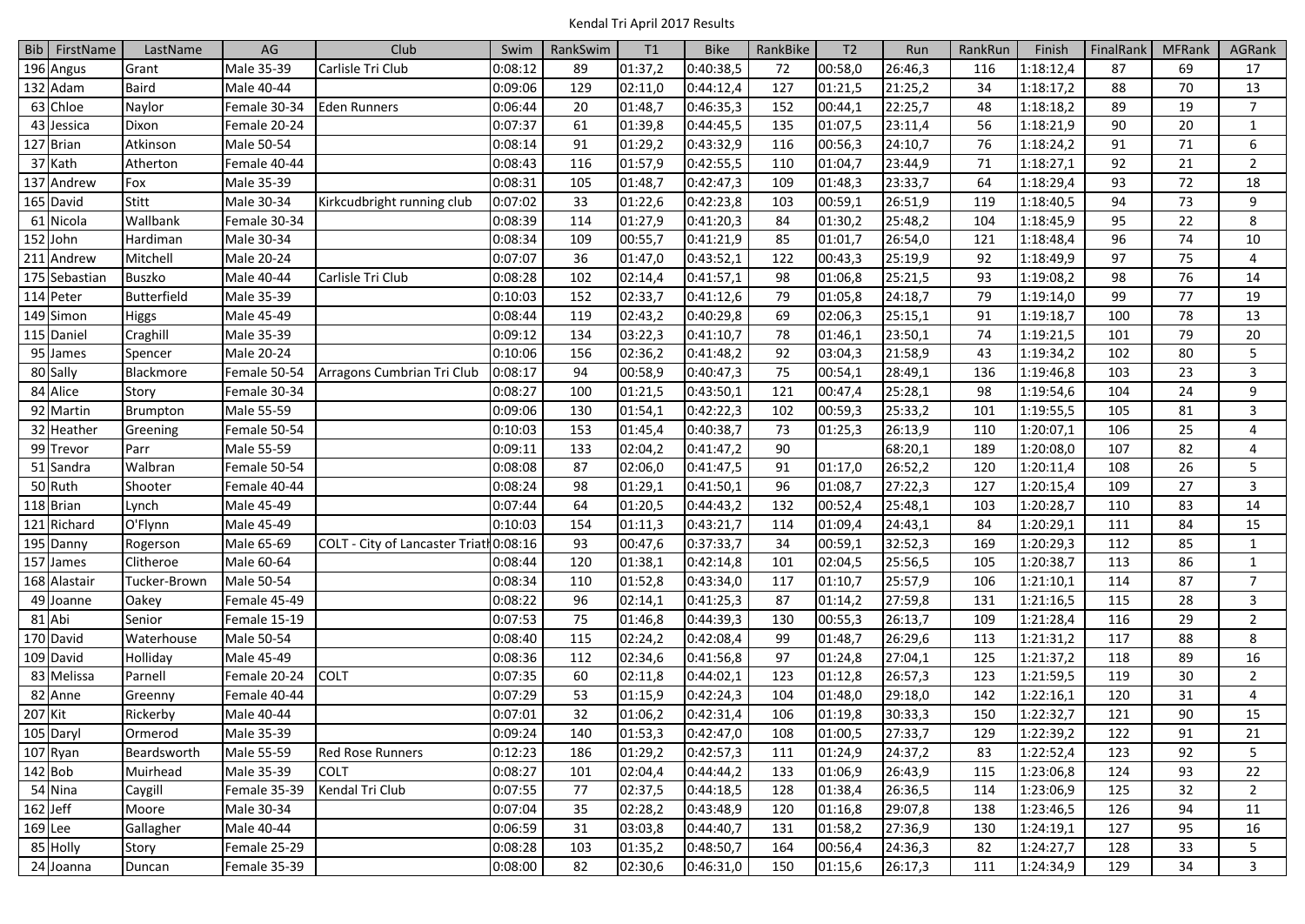|         | Bib FirstName | LastName        | AG           | Club                         | Swim    | RankSwim | T1      | <b>Bike</b> | RankBike | T <sub>2</sub> | Run     | RankRun | Finish    | <b>FinalRank</b> | <b>MFRank</b> | AGRank         |
|---------|---------------|-----------------|--------------|------------------------------|---------|----------|---------|-------------|----------|----------------|---------|---------|-----------|------------------|---------------|----------------|
|         | 88 Tracey     | <b>Binks</b>    | Female 40-44 |                              | 0:06:49 | 26       | 01:21,4 | 0:44:09,8   | 125      | 01:12,3        | 31:08,3 | 154     | 1:24:41,8 | 130              | 35            | 5              |
|         | 136 Edward    | Evans           | Male 30-34   |                              | 0:08:32 | 107      | 01:51,4 | 0:45:55,5   | 145      | 01:04,1        | 27:23,2 | 128     | 1:24:46,5 | 131              | 96            | 12             |
|         | 11 Bridget    | Slater          | Female 50-54 |                              | 0:10:09 | 160      | 01:48,8 | 0:43:32,5   | 115      | 01:20,8        | 28:05,0 | 132     | 1:24:57,0 | 132              | 36            | 6              |
|         | 122 Paul      | Pashley         | Male 45-49   |                              | 0:07:30 | 54       | 01:47,2 | 0:44:46,4   | 136      | 01:03,8        | 29:59,8 | 147     | 1:25:07,7 | 133              | 97            | 17             |
|         | $141$ Craig   | Samson          | Male 55-59   |                              | 0:08:33 | 108      | 02:33,8 | 0:45:20,6   | 139      | 01:37,2        | 27:08,2 | 126     | 1:25:13,1 | 134              | 98            | 6              |
| 108 Lee |               | Marshall        | Male 45-49   | none                         | 0:09:27 | 141      | 01:40,2 | 0:44:44,6   | 134      | 00:54,0        | 28:32,5 | 133     | 1:25:18,6 | 135              | 99            | 18             |
|         | 53 Sarah      | Morley          | Female 45-49 | Arrogans                     | 0:08:31 | 106      | 02:17,8 | 0:47:42,8   | 159      | 01:00,0        | 26:00,8 | 107     | 1:25:33,1 | 136              | 37            | 4              |
|         | 59 Tanya      | <b>Bushell</b>  | Female 40-44 |                              | 0:06:54 | 28       | 01:52,6 | 0:45:47,7   | 141      | 01:13,1        | 29:49,6 | 145     | 1:25:37,3 | 137              | 38            | 6              |
|         | 52 Trevor     | Steventon       |              |                              | 0:06:48 | 24       | 01:09,5 | 0:44:31,3   | 129      | 00:57,6        | 32:14,1 | 161     | 1:25:41,4 | 138              |               |                |
|         | 158 Phillip   | <b>Ellis</b>    | Male 30-34   |                              | 0:08:49 | 121      | 02:51,5 | 0:43:14,4   | 113      | 01:43,3        | 29:13,5 | 140     | 1:25:52,0 | 139              | 100           | 13             |
|         | 39 Viki       | Kent            | Female 35-39 | Carlisle tri club            | 0:08:55 | 126      | 02:08,2 | 0:46:15,2   | 148      | 01:50,9        | 26:47,1 | 117     | 1:25:57,5 | 140              | 40            | $\overline{4}$ |
|         | 66 Rachel     | Ward            | Female 40-44 |                              | 0:06:47 | 23       | 02:20,2 | 0:45:38,1   | 140      | 01:17,6        | 30:28,8 | 149     | 1:26:32,7 | 141              | 41            | $\overline{7}$ |
|         | 143 Stuart    | Mckay           | Male 40-44   | Colt                         | 0:07:57 | 79       | 01:23,7 | 0:45:48,4   | 142      | 01:35,4        | 29:49,2 | 144     | 1:26:34,6 | 142              | 101           | 17             |
|         | 116 Barry     | Frame           | Male 40-44   |                              | 0:08:43 | 117      | 03:15,7 | 0:45:58,6   | 146      | 02:08,0        | 26:28,7 | 112     | 1:26:34,7 | 143              | 102           | 18             |
|         | 147 Robert    | Preston         | Male 45-49   | none                         | 0:07:54 | 76       | 01:27,7 | 0:47:08,3   | 156      | 01:47,8        | 28:50,5 | 137     | 1:27:08,7 | 144              | 103           | 19             |
|         | 110 Paul      | Ross            | Male 40-44   |                              | 0:13:09 | 189      | 02:06,8 | 0:44:12,3   | 126      | 01:37,2        | 26:09,1 | 108     | 1:27:15,3 | 145              | 104           | 19             |
|         | 30 Nichola    | Jones           | Female 25-29 |                              | 0:09:35 | 145      | 01:53,1 | 0:45:54,8   | 144      | 01:13,6        | 28:40,9 | 134     | 1:27:18,3 | 146              | 42            | 6              |
|         | 45 Margaret   | <b>Hicks</b>    | Female 60-64 |                              | 0:08:14 | 92       | 02:01,4 | 0:46:07,2   | 147      | 01:45,0        | 29:13,5 | 141     | 1:27:21,7 | 147              | 43            | $\mathbf{1}$   |
|         | 233 Conor     | Grant           | Male 30-34   | <b>COLT</b>                  | 0:06:42 | 19       | 02:33,5 | 0:43:40,6   | 119      | 01:32,0        | 32:56,1 | 170     | 1:27:25,0 | 148              | 105           | 14             |
|         | 113 Nick      | <b>Barnes</b>   | Male 40-44   |                              | 0:07:32 | 55       | 02:30,5 | 0:44:05,9   | 124      | 01:47,1        | 32:16,4 | 163     | 1:28:12,2 | 149              | 106           | 20             |
|         | 29 Kerry      | Braithwaite     | Female 40-44 | Carlisle Tri Club            | 0:11:08 | 174      | 02:32,1 | 0:47:35,1   | 158      | 01:36,9        | 25:24,2 | 95      | 1:28:16,9 | 150              | 44            | 8              |
|         | 31 Sadie      | Mckeand         | Female 45-49 | <b>COLT</b>                  | 0:10:05 | 155      | 03:36,5 | 0:49:13,8   | 166      | 01:36,3        | 25:31,3 | 100     | 1:30:03,4 | 151              | 45            | 5              |
|         | 35 Judith     | <b>Bradshaw</b> | Female 45-49 | Carlisle Tri                 | 0:09:09 | 131      | 02:35,0 | 0:45:17,3   | 137      | 00:56,3        | 32:34,3 | 166     | 1:30:32,4 | 152              | 46            | 6              |
|         | 78 Petrina    | Currie          | Female 35-39 |                              | 0:08:52 | 124      | 02:35,3 | 0:46:45,7   | 153      | 02:03,8        | 30:35,6 | 151     | 1:30:52,6 | 153              | 47            | 5              |
|         | 126 Dave      | <b>Bottoms</b>  | Male 60-64   | Keswick Tri Club             | 0:09:50 | 148      | 01:12,1 | 0:47:07,8   | 155      | 02:01,9        | 31:52,6 | 159     | 1:32:04,8 | 154              | 107           | $\overline{2}$ |
|         | 23 Kaz        | Stuart          | Female 45-49 | Keswick Tri Club             | 0:10:01 | 151      | 01:41,5 | 0:46:59,6   | 154      | 01:40,9        | 31:53,2 | 160     | 1:32:17,1 | 155              | 48            | $\overline{7}$ |
|         | 19 Lisa       | Hewson          | Female 45-49 |                              | 0:10:07 | 159      | 01:39,5 | 0:49:21,2   | 168      | 01:45,1        | 29:32,1 | 143     | 1:32:25,7 | 156              | 49            | 8              |
|         | 112 Daniel    | Bannon          | Male 35-39   |                              | 0:09:04 | 128      | 03:02,0 | 0:49:21,0   | 167      | 02:10,1        | 29:10,9 | 139     | 1:32:48,9 | 157              | 108           | 23             |
|         | 96 Ian        | Peters          | Male 60-64   | Glaxo Hoad Hill Harriers     | 0:11:59 | 182      | 02:06,1 | 0:46:34,6   | 151      | 02:39,2        | 30:13,1 | 148     | 1:33:32,9 | 158              | 109           | 3              |
|         | 13 Miriam     | Sturdee         | Female 35-39 | <b>Garstang Cycling Club</b> | 0:12:08 | 183      | 02:28,0 | 0:45:52,0   | 143      | 01:40,0        | 32:28,0 | 165     | 1:34:35,0 | 159              | 50            | 6              |
|         | 27 Lorna      | Sullivan        | Female 35-39 |                              | 0:10:06 | 157      | 03:02,3 | 0:47:11,1   | 157      | 02:07,0        | 32:15,4 | 162     | 1:34:42,5 | 160              | 51            | $\overline{7}$ |
|         | 46 Jennifer   | Lee             | Female 35-39 |                              | 0:08:06 | 86       | 02:28,6 | 0:49:51,6   | 169      | 02:35,9        | 31:46,3 | 157     | 1:34:49,4 | 161              | 52            | 8              |
|         | 18 Laura      | Mitchell        | Female 45-49 | <b>COLT</b>                  | 0:11:55 | 181      | 02:23,0 | 0:48:29,0   | 162      | 00:57,0        | 31:12,0 | 155     | 1:34:53,0 | 162              | 53            | 9              |
|         | 91 Andrea     | Logan           | Female 35-39 |                              | 0:15:46 | 190      | 01:33,3 | 0:46:16,4   | 149      | 00:56,7        | 32:26,8 | 164     | 1:36:59,9 | 163              | 54            | 9              |
|         | 40 Wendy      | <b>Birkett</b>  | Female 55-59 |                              | 0:10:58 | 173      | 02:41,1 | 0:51:30,8   | 172      | 01:50,5        | 30:45,9 | 152     | 1:37:46,7 | 164              | 55            | $\overline{2}$ |
|         | 7 Emily       | Spence          | Female 25-29 |                              | 0:12:41 | 187      | 02:28,5 | 0:50:06,5   | 170      | 01:34,6        | 30:59,0 | 153     | 1:37:50,2 | 165              | 56            | $\overline{7}$ |
|         | 130 Roger     | Mcmeikan        | Male 50-54   |                              | 0:10:06 | 158      | 03:45,2 | 0:48:33,4   | 163      | 02:33,1        | 33:05,4 | 172     | 1:38:03,9 | 166              | 110           | 9              |
|         | 103 Paul      | Jackson         | Male 45-49   |                              | 0:10:41 | 168      | 03:32,6 | 0:48:25,5   | 161      | 01:48,3        | 33:44,9 | 177     | 1:38:13,3 | 167              | 111           | 20             |
|         | 16 Hannah     | O'Connor        | Female 20-24 |                              | 0:09:34 | 144      | 03:15,4 | 0:53:26,7   | 178      | 00:43,6        | 31:33,8 | 156     | 1:38:34,1 | 168              | 57            | 3              |
|         | 97 James      | Langstaff       | Male 20-24   |                              | 0:10:52 | 171      | 02:41,4 | 0:48:58,2   | 165      | 01:48,4        | 34:14,0 | 180     | 1:38:35,0 | 169              | 112           | 6              |
|         | 4 Heather     | Palmer          | Female 50-54 |                              | 0:11:28 | 178      | 02:18,2 | 0:50:22,7   | 171      | 02:29,9        | 33:06,2 | 173     | 1:39:45,3 | 170              | 58            | $\overline{7}$ |
|         | 77 Julie      | Ross            | Female 50-54 | Carlisle Tri                 | 0:09:31 | 143      | 01:35,6 | 1:00:41,3   | 189      | 01:00,3        | 26:57,8 | 124     | 1:39:46,4 | 171              | 59            | 8              |
|         | 34 Helen      | Whitehead       | Female 40-44 |                              | 0:09:10 | 132      | 02:18,4 | 0:57:50,5   | 185      | 00:54,9        | 29:53,8 | 146     | 1:40:08,2 | 172              | 60            | 9              |